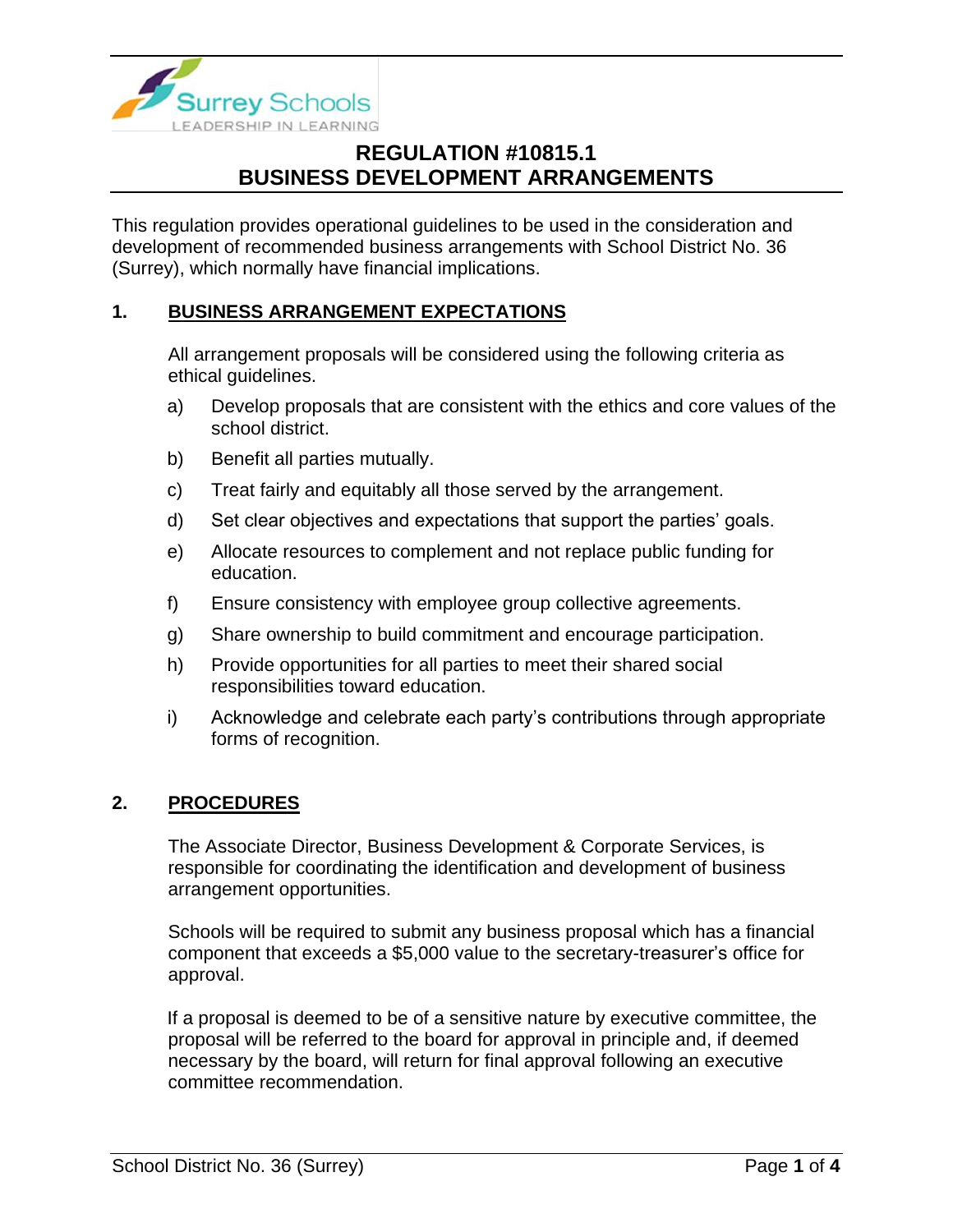

### **3. AGREEMENTS BENEFITS**

- 3.1. The nature of the business arrangement may dictate how financial proceeds or benefits are distributed. In some instances, a business arrangement may target a specific school or activity.
- 3.2. Where schools or departments take initiative to raise funds via business development arrangements, they will not be expected to subsidize those schools or departments that do not undertake such activities by sharing their financial proceeds or benefits except as noted below.
- 3.3. In the case of financial proceeds or benefits raised through the efforts of the Business Development Department, where possible, all financial proceeds or benefits will be equitably allocated to all schools in the district unless one school, or group of schools, has special reasons, acceptable to the executive committee, to differ the allocation.

### **4. FINANCIAL PROCEEDS DISTRIBUTION**

Financial proceeds from revenue generation projects will be distributed using the following guidelines. However, there may be special projects and/or sponsor and business associate stipulations that necessitate separate and different plans for revenue distribution.

#### 4.1. **Primarily site based projects**

Revenue generation projects that take place at a school site or through school communication networks, and in which there is district involvement in developing and/or operating the initiative, and that generate revenue from promotion or sales to the students, parents and staff of that school or that require ongoing fundraising activity by representatives of the school (ie: revenue generation through the purchase of products by students, parents or staff at a school site):

90% of net revenue will be given directly to the schools involved in the project. When there is more than one participating school in the project, net revenues will be assigned in direct proportion to their participation in the project.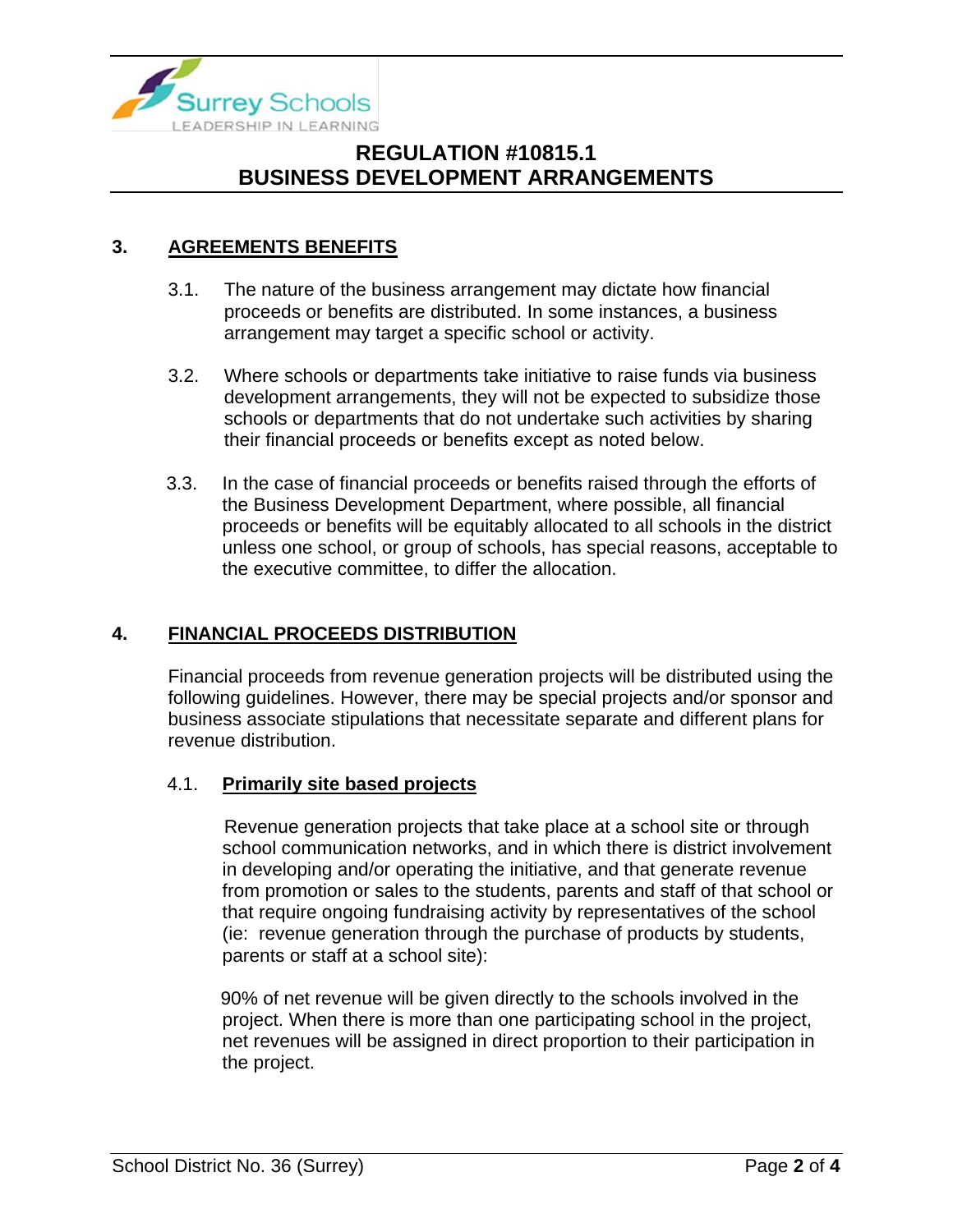

10% of net revenue will go into the pool of funds which executive committee advises on to deal with emergent funding requests that are not funded by the Ministry of Education or other sources.

#### 4.2. **Mostly site based projects**

Revenue generation projects that take place at a school site and that impact on the visual appearance of the school's property or affect day to day operations, but that do not promote or sell items to the school's students, parents and staff and that do not require ongoing fundraising activity by the school or its representatives (ie: sign placement on the outward facing wall of school fences):

80% of net revenue to the schools involved in the project. When there is more than one participating school in the project, net revenues will be assigned in direct proportion to their participation in the project.

20% of net revenue will go into the pool of funds which executive committee advises on to deal with emergent funding requests that are not funded by the Ministry of Education or other sources.

#### 4.3. **Partially site based projects**

Revenue generation projects that take place at a school site but that do not impact on the visual appearance of the school's property, that do not affect day to day operations, that do not promote or sell items to the school's students, parents and staff and that do not require ongoing fundraising activity by the school or its representatives (ie: placement of radio towers on school buildings):

20% of net revenue to the schools involved in the project. When there is more than one participating school in the project, net revenues will be assigned in direct proportion to their participation in the project.

80% of net revenue will go into the pool of funds which executive committee advises on to deal with emergent funding requests that are not funded by the Ministry of Education or other sources.